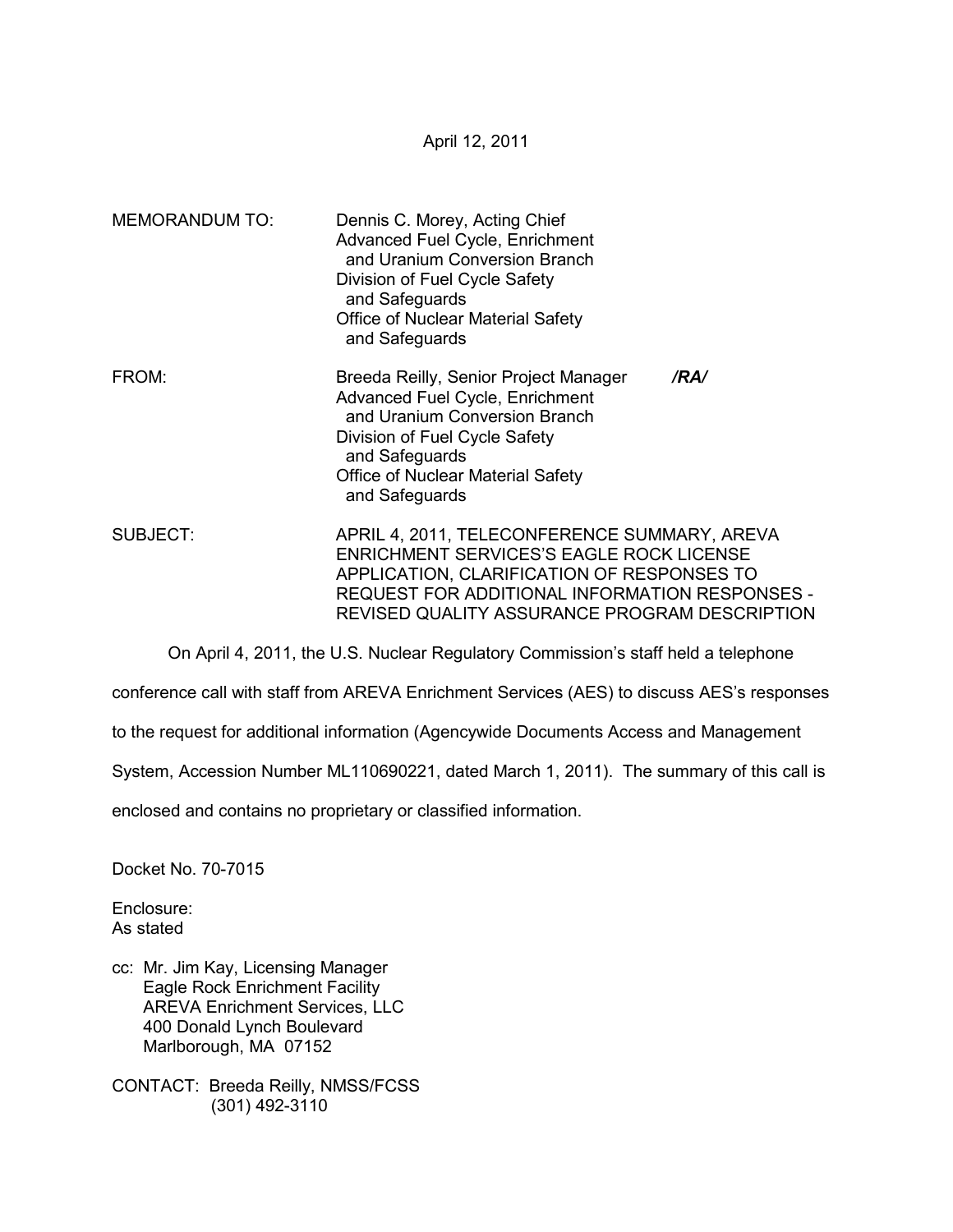| <b>MEMORANDUM TO:</b> | Dennis C. Morey, Acting Chief<br>Advanced Fuel Cycle, Enrichment<br>and Uranium Conversion Branch<br>Division of Fuel Cycle Safety<br>and Safeguards<br>Office of Nuclear Material Safety<br>and Safeguards                                    |  |
|-----------------------|------------------------------------------------------------------------------------------------------------------------------------------------------------------------------------------------------------------------------------------------|--|
| FROM:                 | Breeda Reilly, Senior Project Manager<br>/RA/<br>Advanced Fuel Cycle, Enrichment<br>and Uranium Conversion Branch<br>Division of Fuel Cycle Safety<br>and Safeguards<br>Office of Nuclear Material Safety<br>and Safeguards                    |  |
| SUBJECT:              | APRIL 4, 2011, TELECONFERENCE SUMMARY, AREVA<br>ENRICHMENT SERVICES EAGLE ROCK LICENSE APPLICATION,<br><b>CLARIFICATION OF RESPONSES TO REQUEST FOR ADDITIONAL</b><br>INFORMATION RESPONSES - REVISED QUALITY ASSURANCE<br>PROGRAM DESCRIPTION |  |

On April 4, 2011, the U.S. Nuclear Regulatory Commission's staff held a telephone conference

call with staff from AREVA Enrichment Services (AES) to discuss AES's responses to the request for

additional information (Agencywide Documents Access and Management System, Accession Number

ML110690221, dated March 1, 2011). The summary of this call is enclosed and contains no proprietary

or classified information.

Docket No. 70-7015

Enclosure: As stated

cc: Mr. Jim Kay, Licensing Manager Eagle Rock Enrichment Facility AREVA Enrichment Services, LLC 400 Donald Lynch Boulevard Marlborough, MA 07152

CONTACT: Breeda Reilly, NMSS/FCSS (301) 492-3110

DISTRIBUTION:<br>JKinneman, FCS

| JKinneman, FCSS | THiltz, FCSS  | DArroyo, FCSS | JDowns, FCSS |
|-----------------|---------------|---------------|--------------|
| DSeymour, RII   | DEdwards, RII | RReeves, FCSS | AFCB r/f     |
|                 |               |               |              |

#### **ML110950553**

| OEEICE          | <b>NMSS/AFCB</b> | NMSS/FMB        | NMSS/AFCB     |  |
|-----------------|------------------|-----------------|---------------|--|
| <b>NAME</b>     | <b>BReilly</b>   | _Allen          | <b>DMorey</b> |  |
| <b>DATE</b>     | 4/5/11           | 111<br>-5<br>41 | 111           |  |
| _ _ _ _ _ _ _ _ |                  |                 |               |  |

**OFFICIAL RECORD COPY**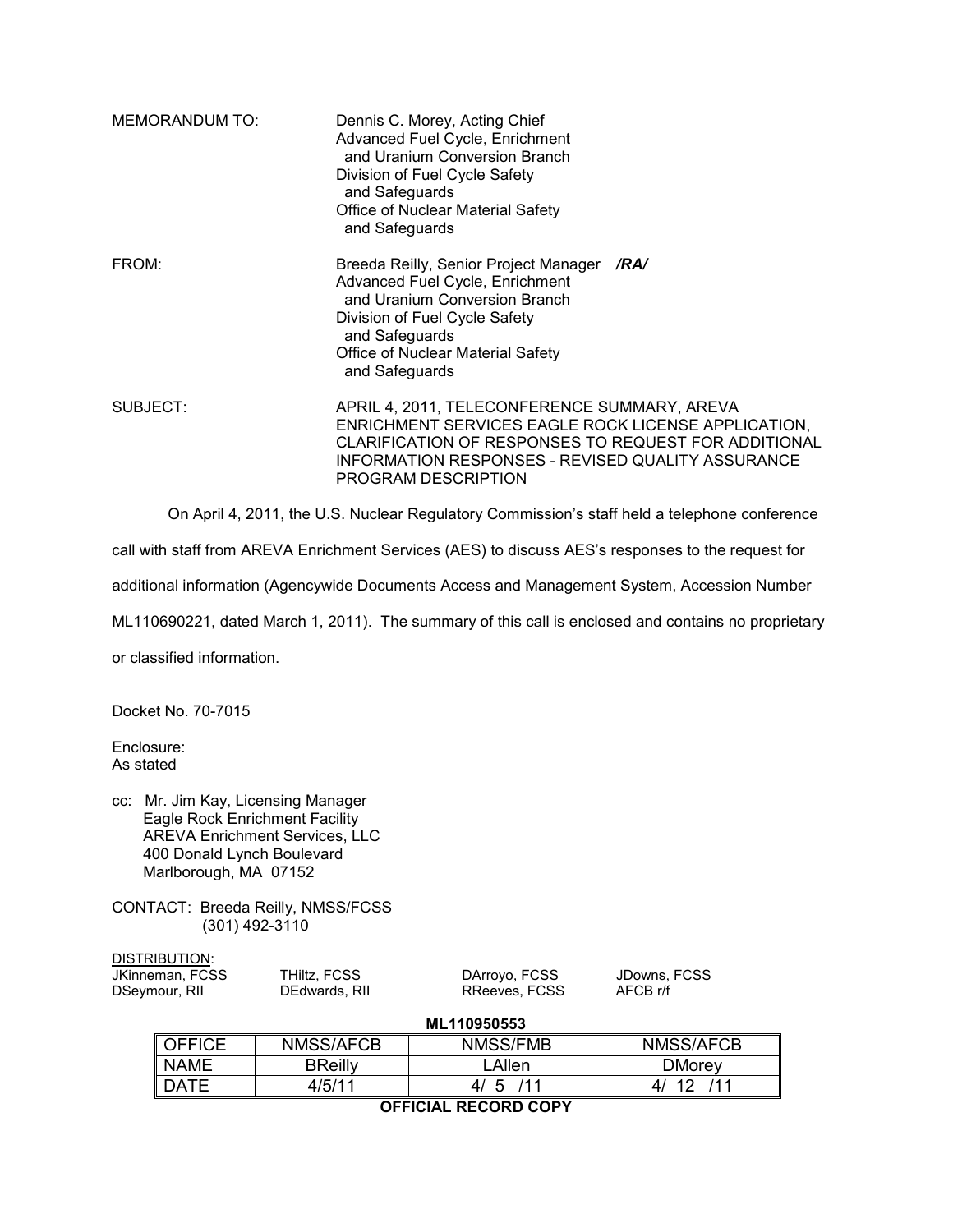## **Telephone Conference Call Summary**

### AREVA Enrichment Services Clarification of Responses to Request for Additional Information Revised Quality Assurance Program Description

| DATE AND TIME:            | 2:30 P.M. (EDT); April 4, 2011                                                                                                                                                                |
|---------------------------|-----------------------------------------------------------------------------------------------------------------------------------------------------------------------------------------------|
| <b>CALL PARTICIPANTS:</b> | D. Arroyo, U.S. Nuclear Regulatory Commission (NRC)<br>J. Downs, NRC<br><b>B. Reilly, NRC</b><br>G. Harper, AREVA Enrichment Services (AES)<br>J. Kay, AES<br>E. Weiner, AES<br>S. Tyler, AES |

During the conference call, the staff discussed issues related to AES's responses to the request for additional information (RAI) concerning Revision 4 of the Quality Assurance Program Description (QAPD) (Agencywide Documents Access and Management System Accession Number ML110690221, dated March 1, 2011).

Participants discussed the RAI responses to QAPD 5, 6, 13, 8, and 3 (Items 2 and 3). NRC's discussion topics, provided to AES prior to the call, are enclosed. Based on the discussion, AES will incorporate applicable information into a revised QAPD.

The NRC staff had no further questions.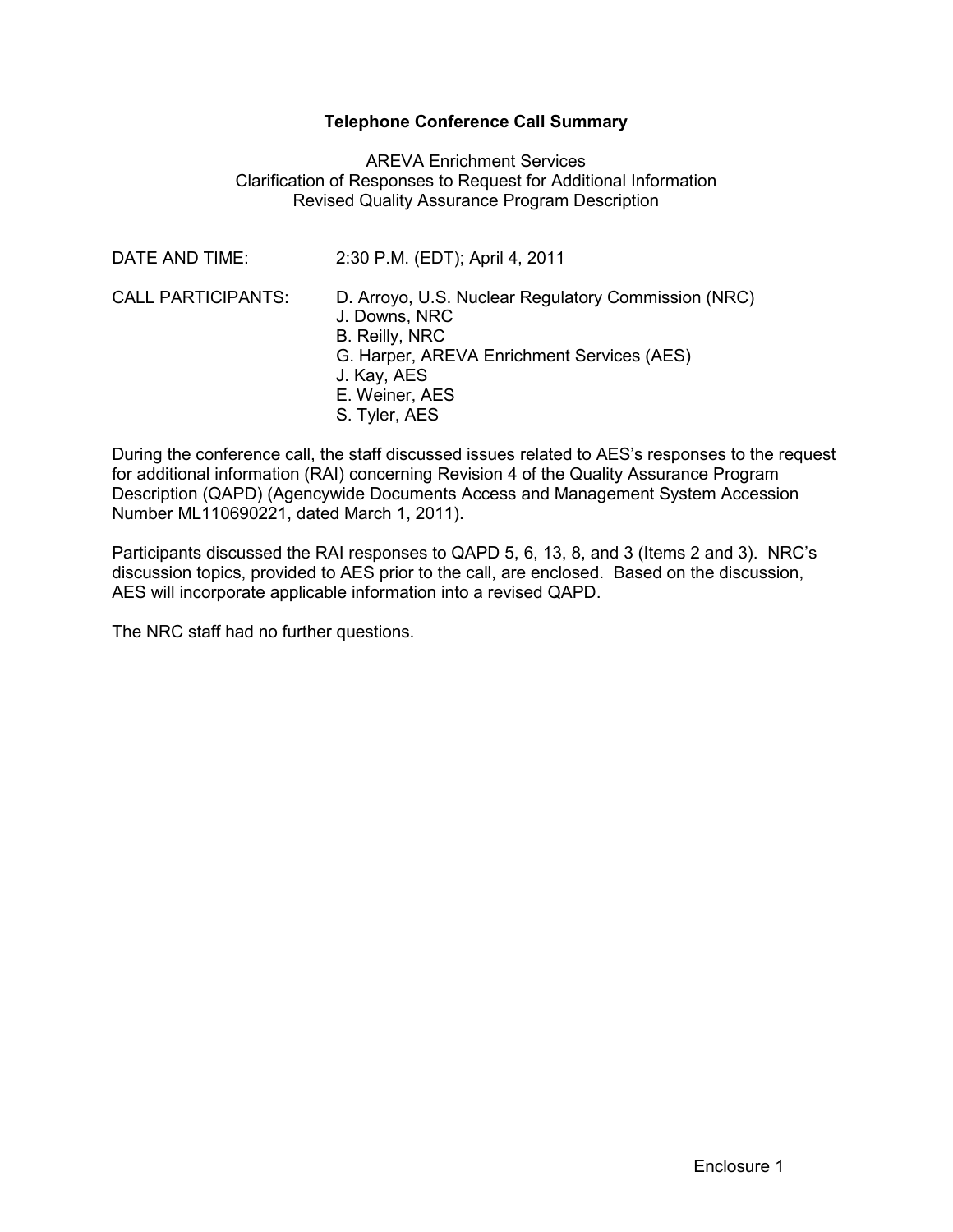#### **Discussion Topics Related to AREVA Enrichment Services's (AES) Response to Request for Additional Information (RAI) for Revised Quality Assurance Program Description (QAPD) (letter dated March 1, 2011)**

### **RAI Response to QAPD 3:**

#### **Item 2:**

*AES states that, "AES does not intend to verify the agencies. The agency approval process in use by Underwriters Laboratories (UL)/Factory Mutual (FM) to place specific vendors and products in the Fire Protection Equipment Directory and/or the FM Approval Guide are commercial grade and are considered adequate for QA level FP components."* 

**Please clarify if supplier selection will be based, in part, on an evaluation of the supplier's capability to provide the items or services in accordance with the requirements of the sourcing documents. For example, how do the procurement documents verify the supplier has maintained proper storage and handling of items once they have left the manufacturer?** 

#### **Item 3:**

*Bullet 3 states: "QAPD, Section 4.0, Procurement Document Control, with the exceptions as noted in Appendix A (as will be modified by this letter which indicates AES will revise Appendix A to indicate this criteria is applicable with the exception of paragraphs 4.2 and 4.3)."* 

*Bullet 14 states: "QAPD, Section 16, Corrective Action, if nonconforming conditions identified as receipt, during installation, or testing indicate corrective actions are required, with the exception of 10 CFR Part 21 reportability as noted in Appendix A."* 

**The language in these bullets regarding exception to reportability should be consistent with the outcome of discussion about the RAI response to QAPD 6.** 

Bullet 6 states: "QAPD, Appendix A, Section A.2.6 which specifies QA level FP Items shall be receipt inspected."

**The language in this bullet should be consistent with the outcome of discussion on Item 2 of the RAI Response to QAPD 3.** 

#### **RAI Response to QAPD 5:**

*AES states that, "The QAPD will be modified accordingly to clarify this intent."* 

**Please submit the mark-up pages for the modifications to the QAPD sections listed in this RAI Response (i.e., QAPD Sections 2.4, 3.4, 3.6, 11.5, 17.3, and 17.9)**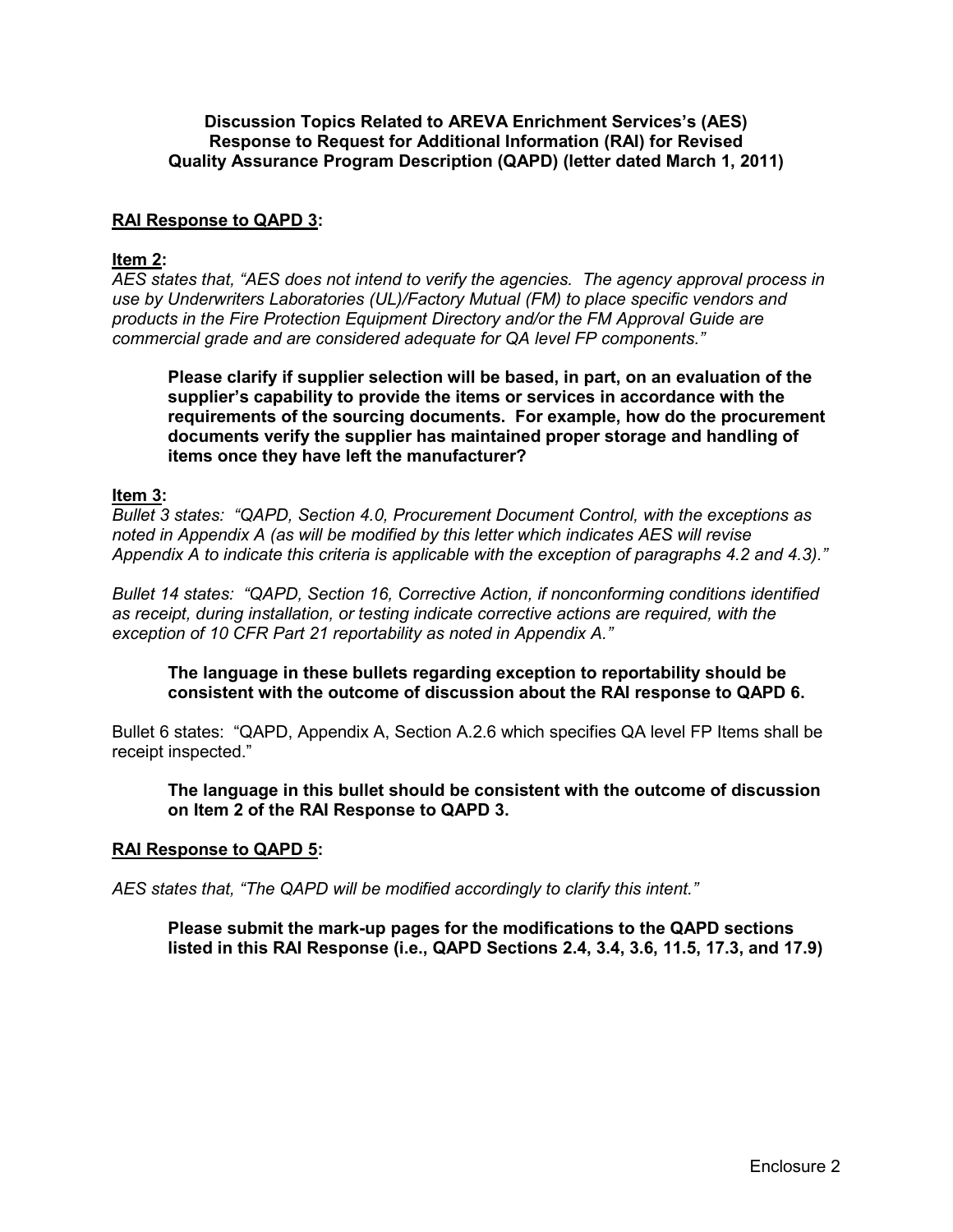#### **RAI Response to QAPD 6:**

*AES states that, "As described above, IROFS 100 is not needed to meet the performance requirements of 10 CFR 70.61 and is only credited to meet the purpose statement in 10 CFR 70.64(b); therefore, IROFS 100 is not a basic component."* 

- **(1) The staff does not agree with the argument that the items relied on for safety (IROFS) for the fire sprinkler system (IROFS 100) is not a basic component. IROFS 100 was utilized in the revised Integrated Safety Analysis Summary tables to meet the performance criteria. Regardless, the staff believes that all IROFS are included in the definition of basic component. Title 10 of the** *Code of Federal Regulations* **(10 CFR) 70.61 establishes the criteria for identifying IROFS to meet performance requirements, while 10 CFR 70.64 establishes the priority for selecting IROFS (i.e., preference for engineered controls over administrative controls).**
- **(2) The staff suggests the need for a refinement of the definition of "basic component" to align it with the requirements of the nuclear power industry for fire protection and enable the direct procurement of basic components from a commercial entity. NRC previously granted AES an exemption for the 10 CFR Part 21 definition for "basic component." Additional language is needed in the definition of "basic component" to address the fire protection IROFS. For sample language, see the approval of LES's license amendment request (Agencywide Documents Access and Management System Accession Number ML103480356):**

**When applied to fire protection systems procured for facilities and other activities licensed under 10 CFR Part 70 of the chapter, basic component means a structure, system, or component, or part thereof, that affects their safety function, in which a defect or failure to comply with any applicable regulation in this chapter, order, or license issued by the Commission could create a substantial safety hazard. For fire protection systems designated as items relied on for safety, a basic component may be directly procured from a commercial entity by a Part 70 licensee if: (1) the system, structure or component is manufactured to an established, acceptable national code or standard that includes some independent product endorsements based on qualification testing or periodic testing of selected characteristics of the component; and (2) the acceptability of the item's manufacture, testing, and/or certification has been reviewed and verified by the licensee prior to use as a basic component. Once the acceptability of the item has been verified by the licensee and the item has been designated for use as a basic component, the licensee accepts responsibility for Part 21 reporting.**